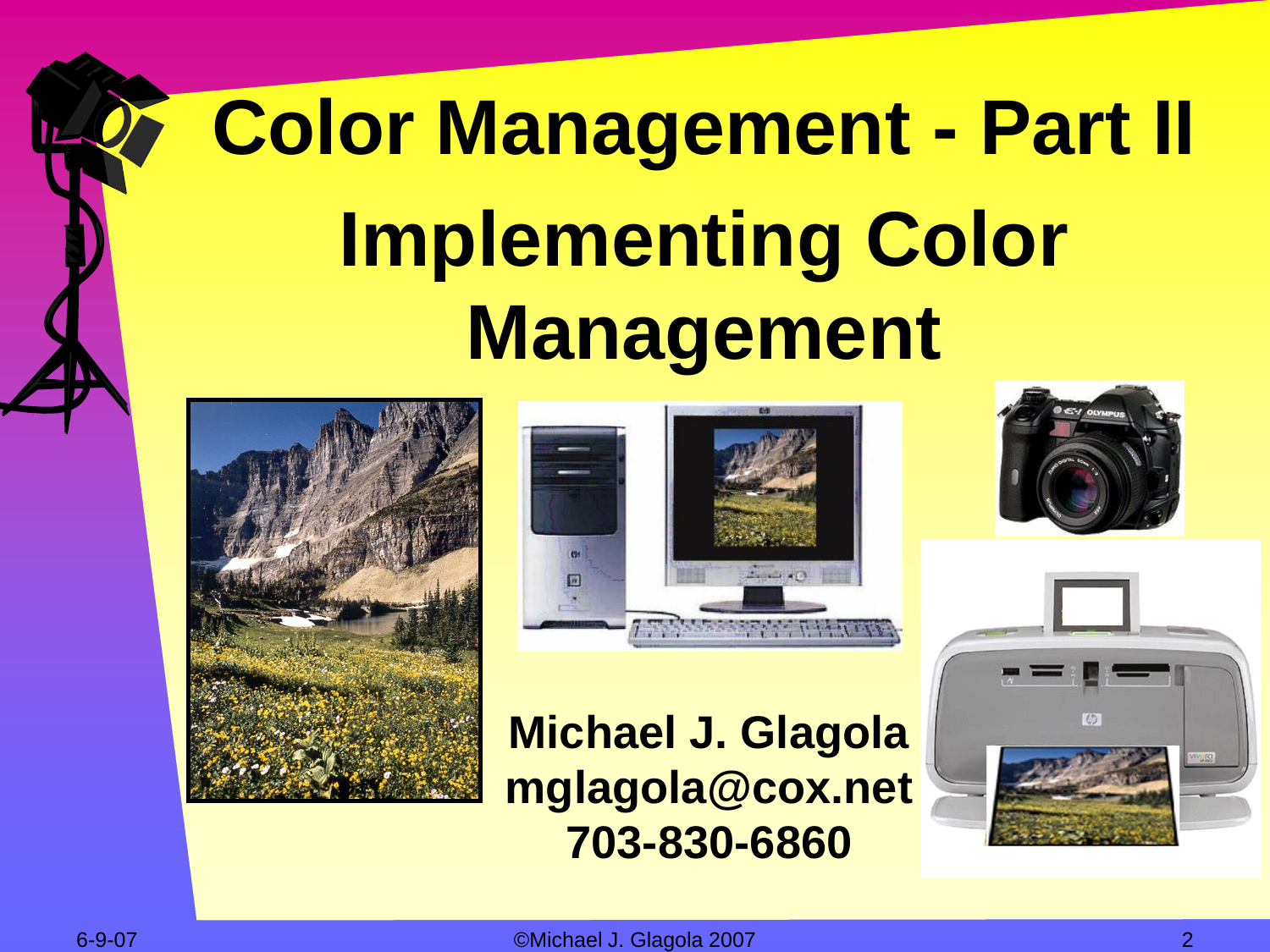# **Session Goals**

To provide an **practical** understanding of:

- Digital color
- Color space
- **ICC** profiles
- How to implement color-managed workflow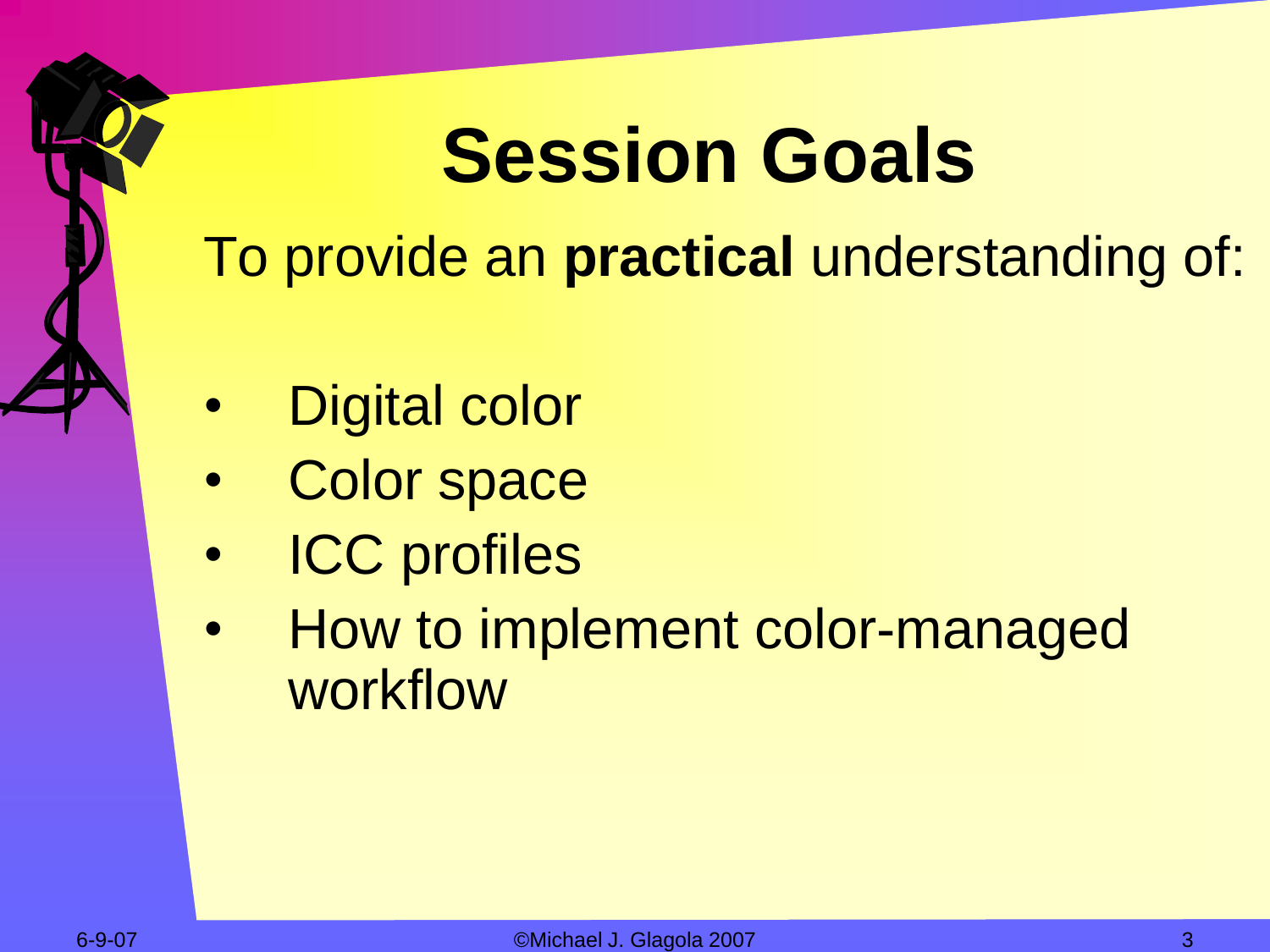# **Review: Basic Concepts of Color Management**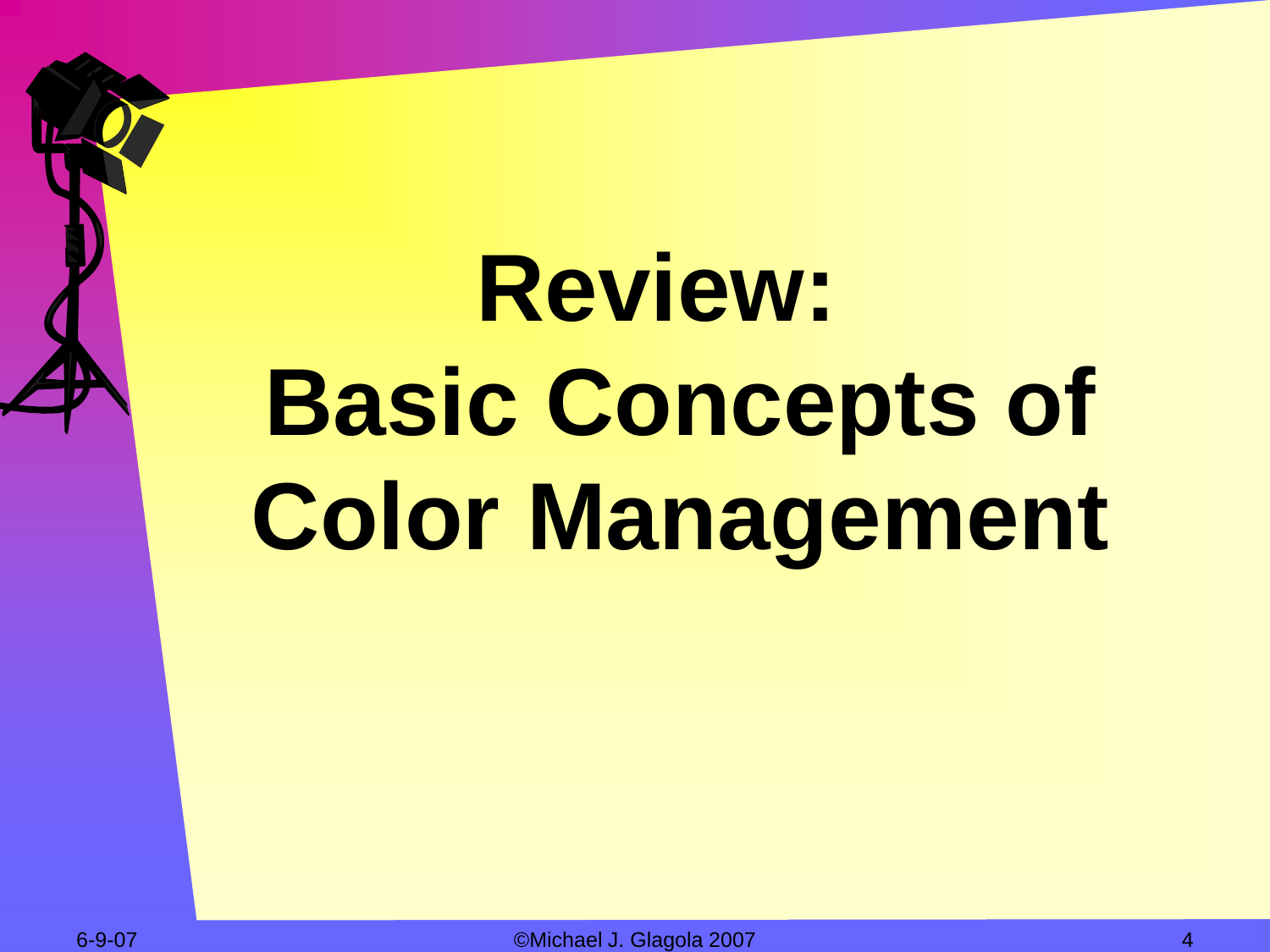# **Color Perception**

- Color perception has both **OBJECTIVE** and **SUBJECTIVE** components
- **Objective:** different viewing technology produces different results (printers, printer type, monitor, monitor type, printer paper, printer ink, etc.)
- **Subjective:** physical characteristics of the viewing environment (background lighting, type of lighting, intensity of lighting, color of viewing area, etc.)
- To get consistent color perception it is important to standardize and minimize the objective and subjective factors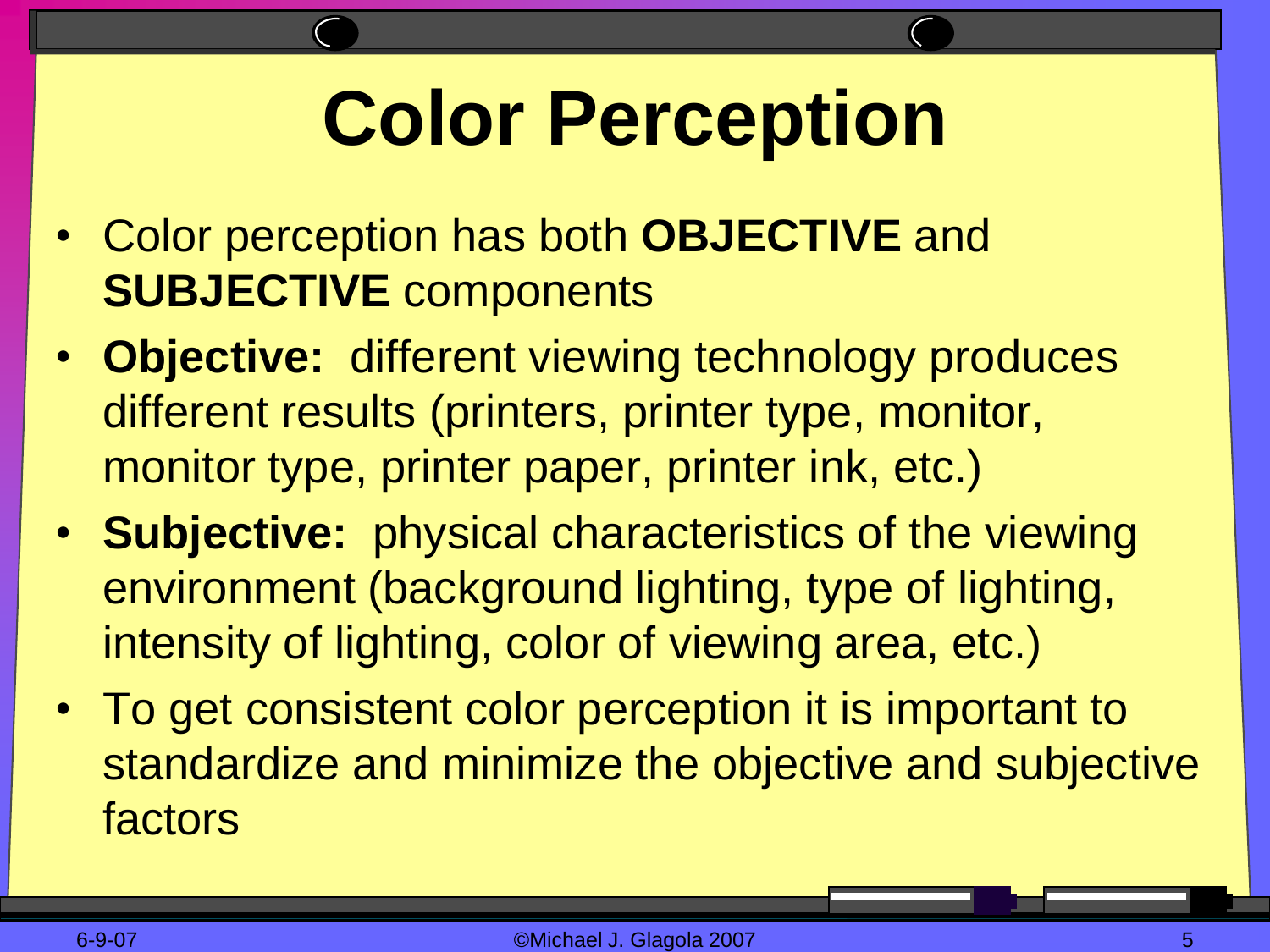# **Digital Imagery & Color**

- Digital Images are captured and displayed on a variety of devices; each digital device captures or displays images in a unique manner
- Each pixel in a digital image encodes light in a combination of discreet RGB values; without context, the RGB values are meaningless
- The Color Space defines the context of the RGB values in an image file
- All digital images refer to a color space-- either explicitly via an embedded user-specified profile, or implicitly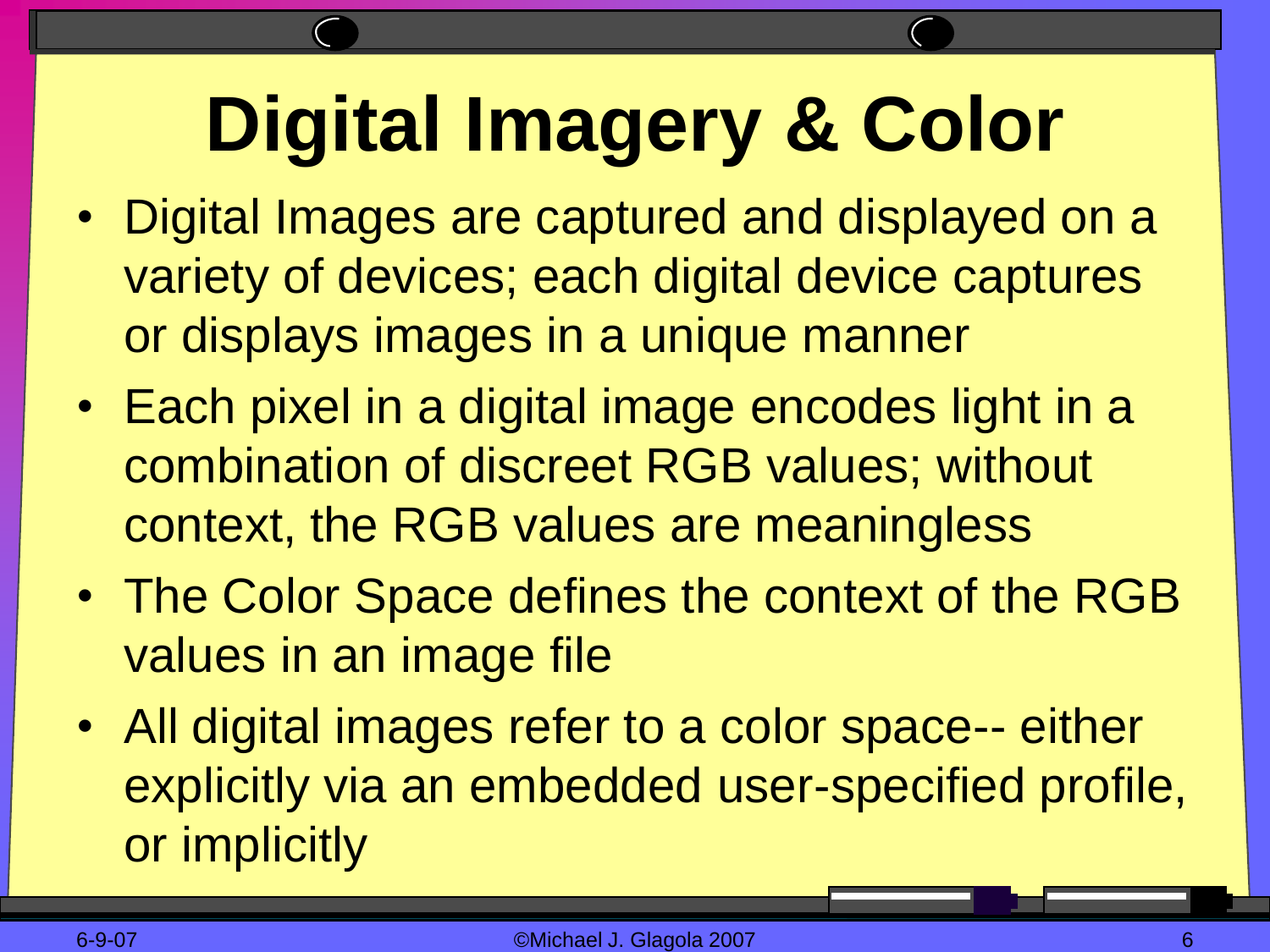#### **RGB Color**

- Due to the wide variety and number of devices (cameras, film, scanners, monitors, printers, …) a large number of color spaces have been developed.
- The de facto standard for the Internet, sRGB, has a limited gamut and was developed to correspond to a typical CRT monitor. Other color spaces have larger gamuts; for example, Adobe RGB has a much richer color space than sRGB.
- Working color space refers to the color space of the digital image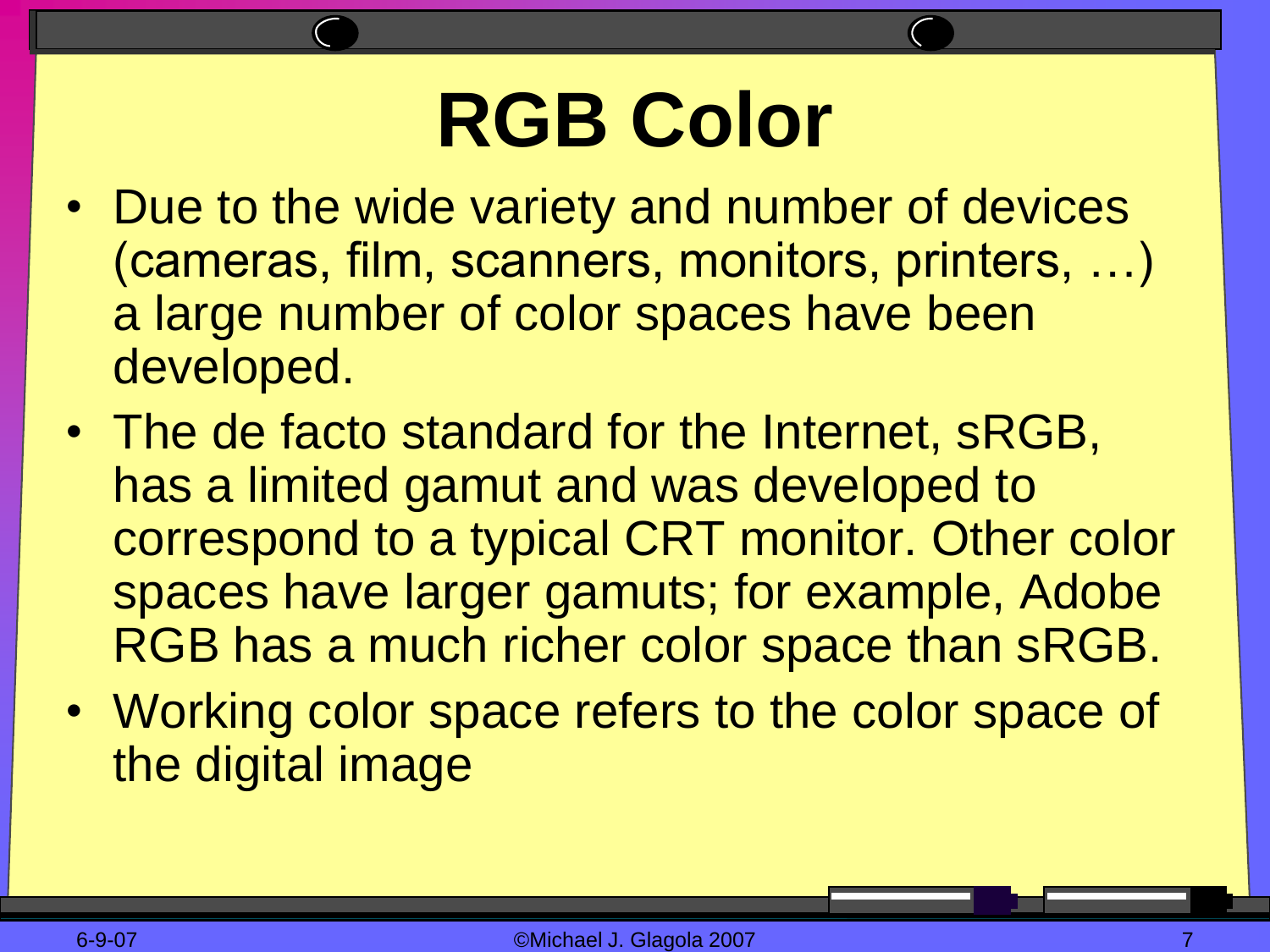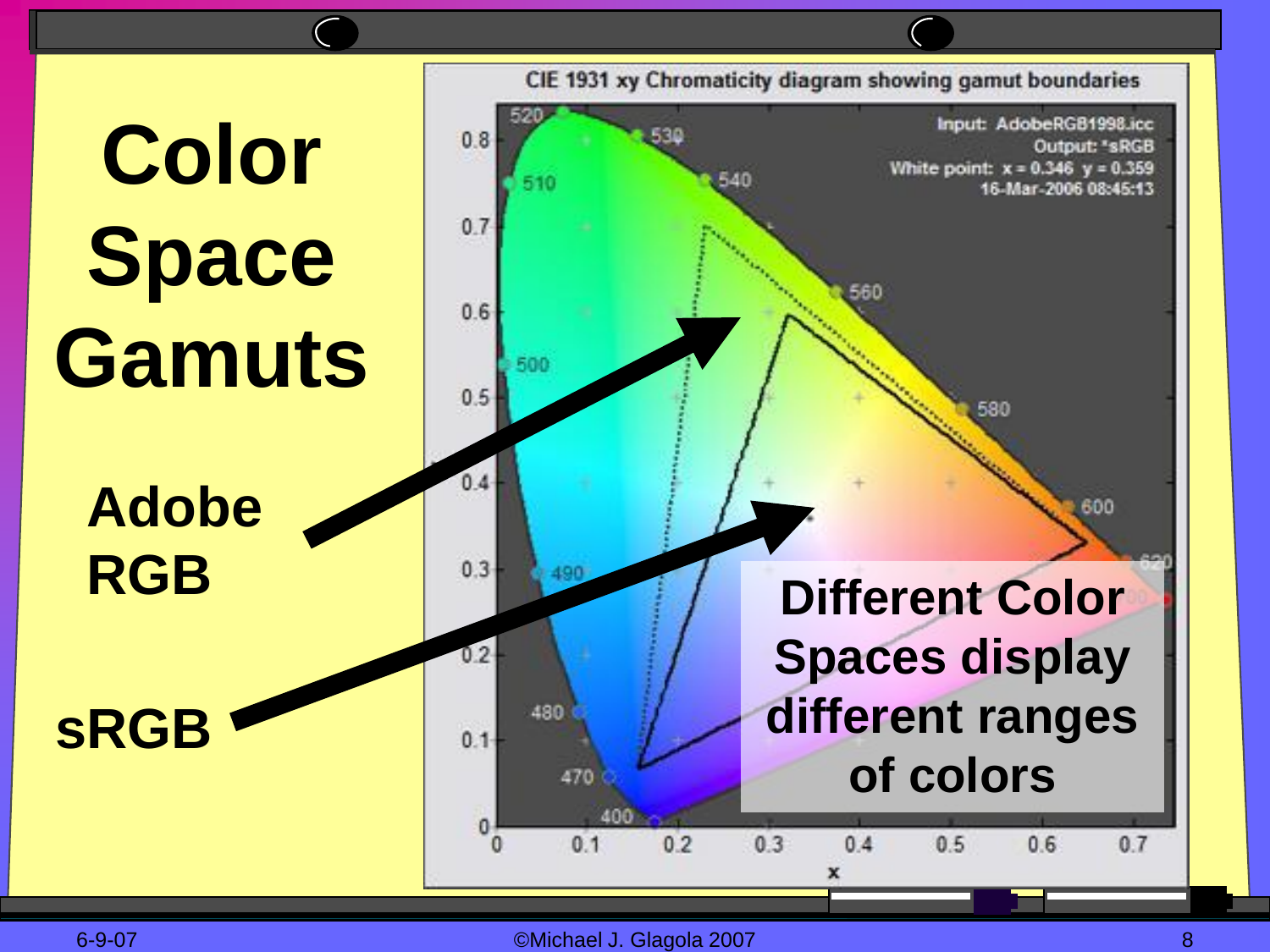# **Displaying Digital Images**

- Digital Images can be displayed multiple ways (printer, monitor, projector, …)
- Each technology displays color differently; not better or worse just different
- Even different devices using the same technology do not display color the same
- The GOAL of color management is to enable the physical devices in a system to display the colors of an image as close to each other AND to the image's working color space *AS POSSIBLE*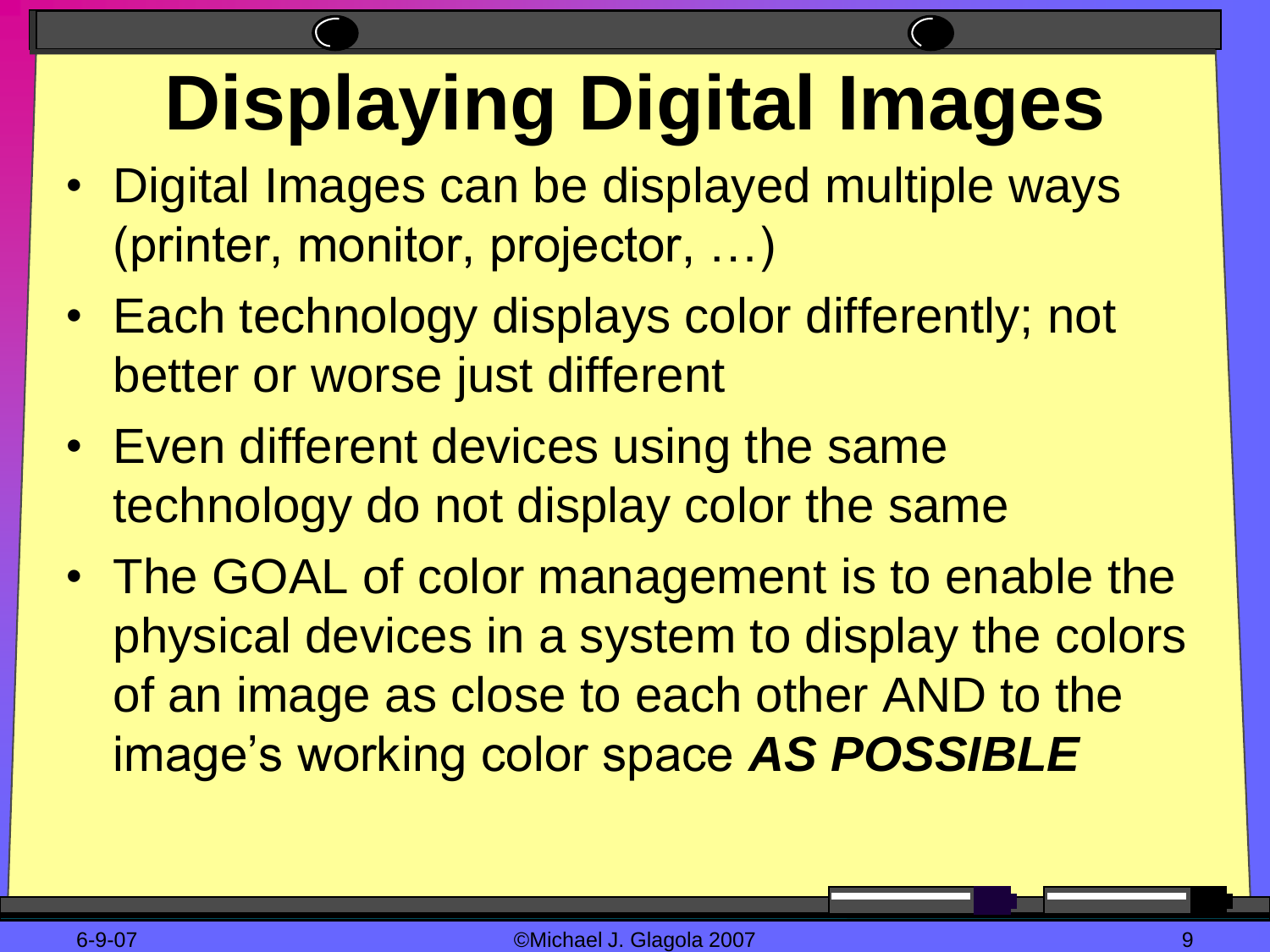# **ICC Profiles**

- Profiles are the standard for how digital devices (scanners, digital cameras, printers, etc.) communicate color information to each other
- Profiles define how each device displays color
- A color managed system uses the information contained in each profile to translate how the colors of an image in a working color space to the individual characteristics of attached physical devices
- Profiles are key to matching color and consistent results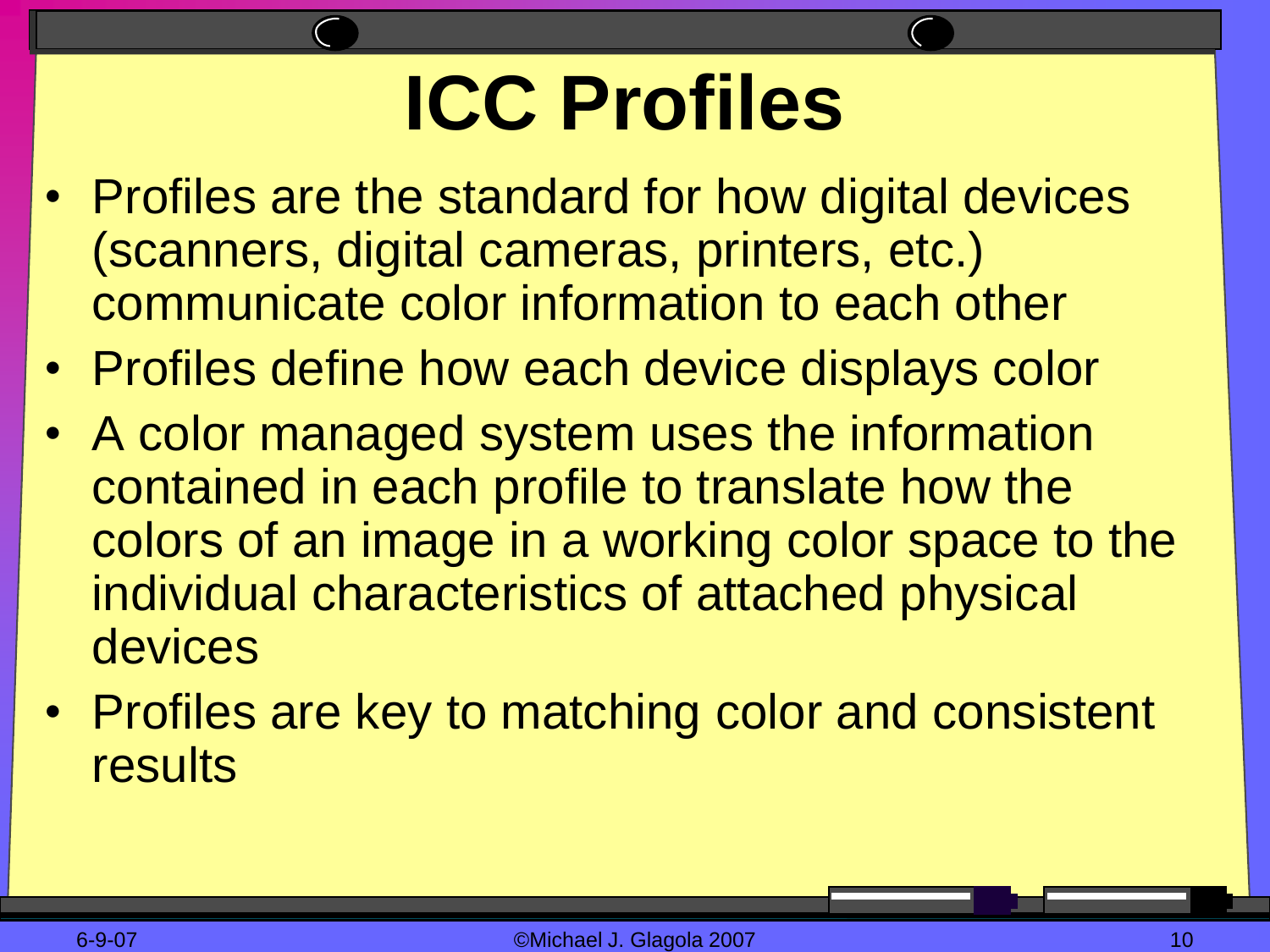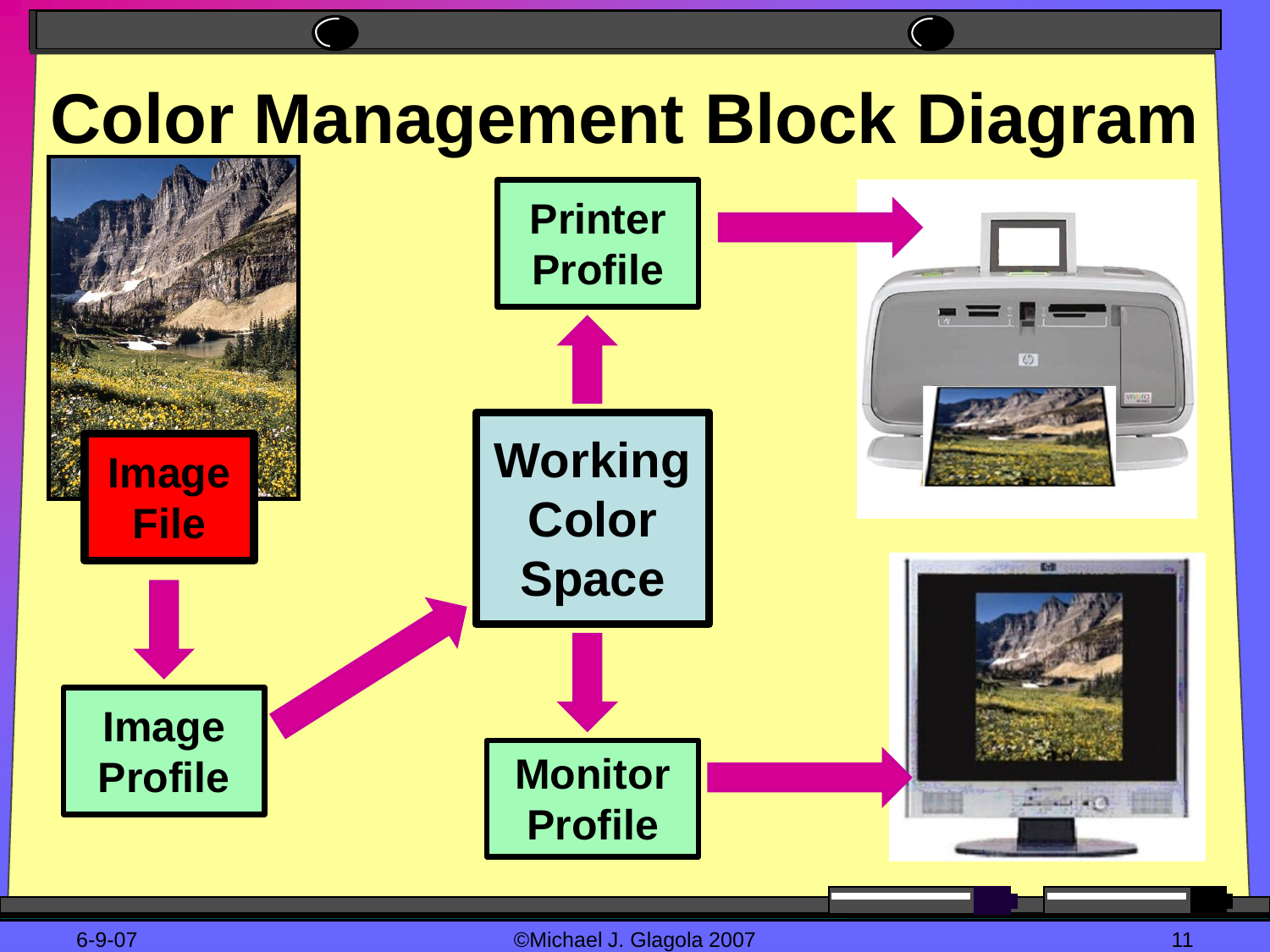#### **Profiles are KEY**

- The image profile is the profile used in the Working Color Space (Abode RGB, sRGB,…)
- The monitor and printer profiles are device dependant; they can range from generic, device "generic", company device supplied, to totally custom
- The profile for the monitor or printer **IS ONLY VERY RARELY** the same as the working color space; the best way to identify the right device profile is to look on the web.
- "Good" Color Management results in each device reproducing color as close to the working color space and to each of the other devices as possible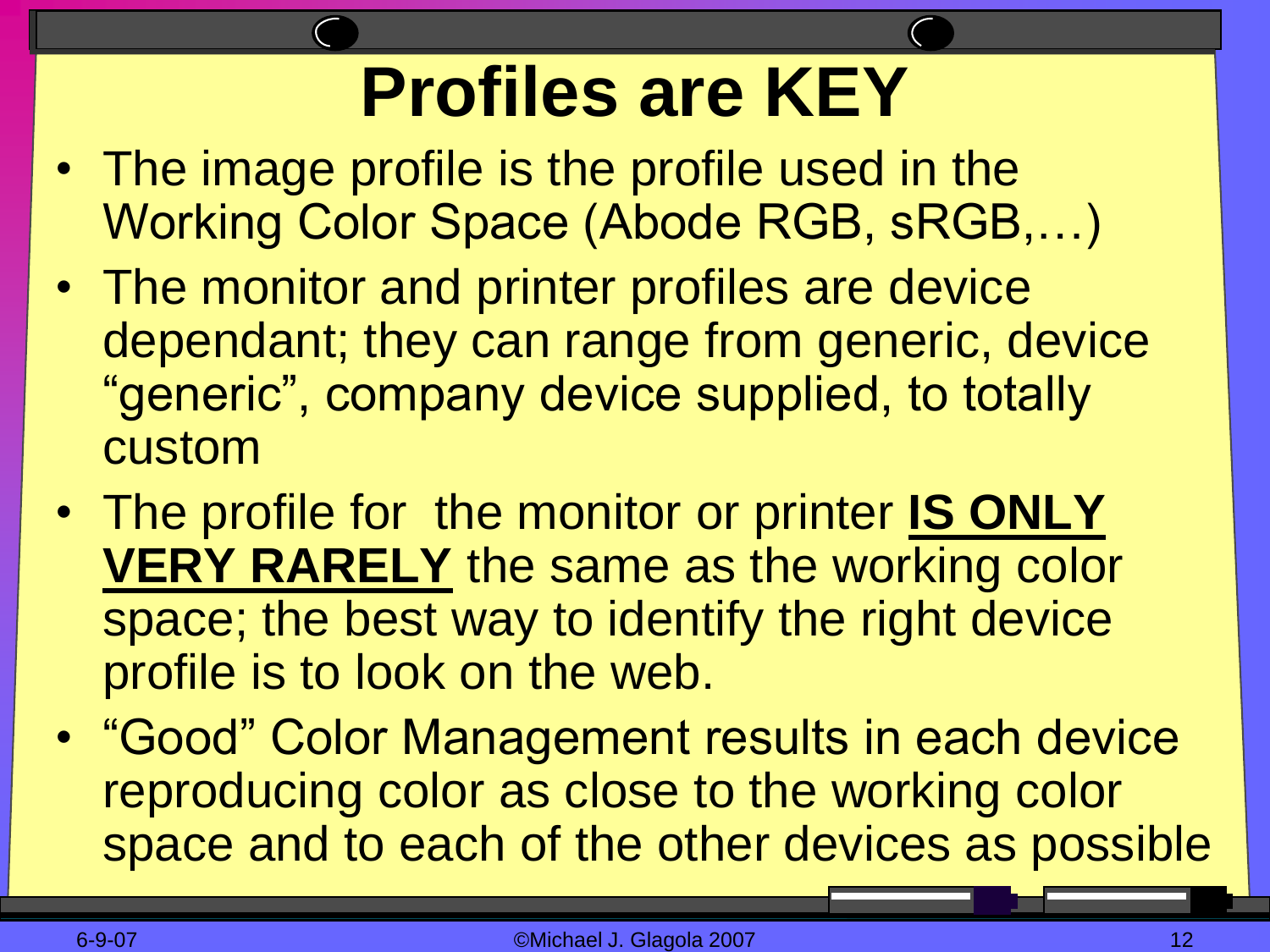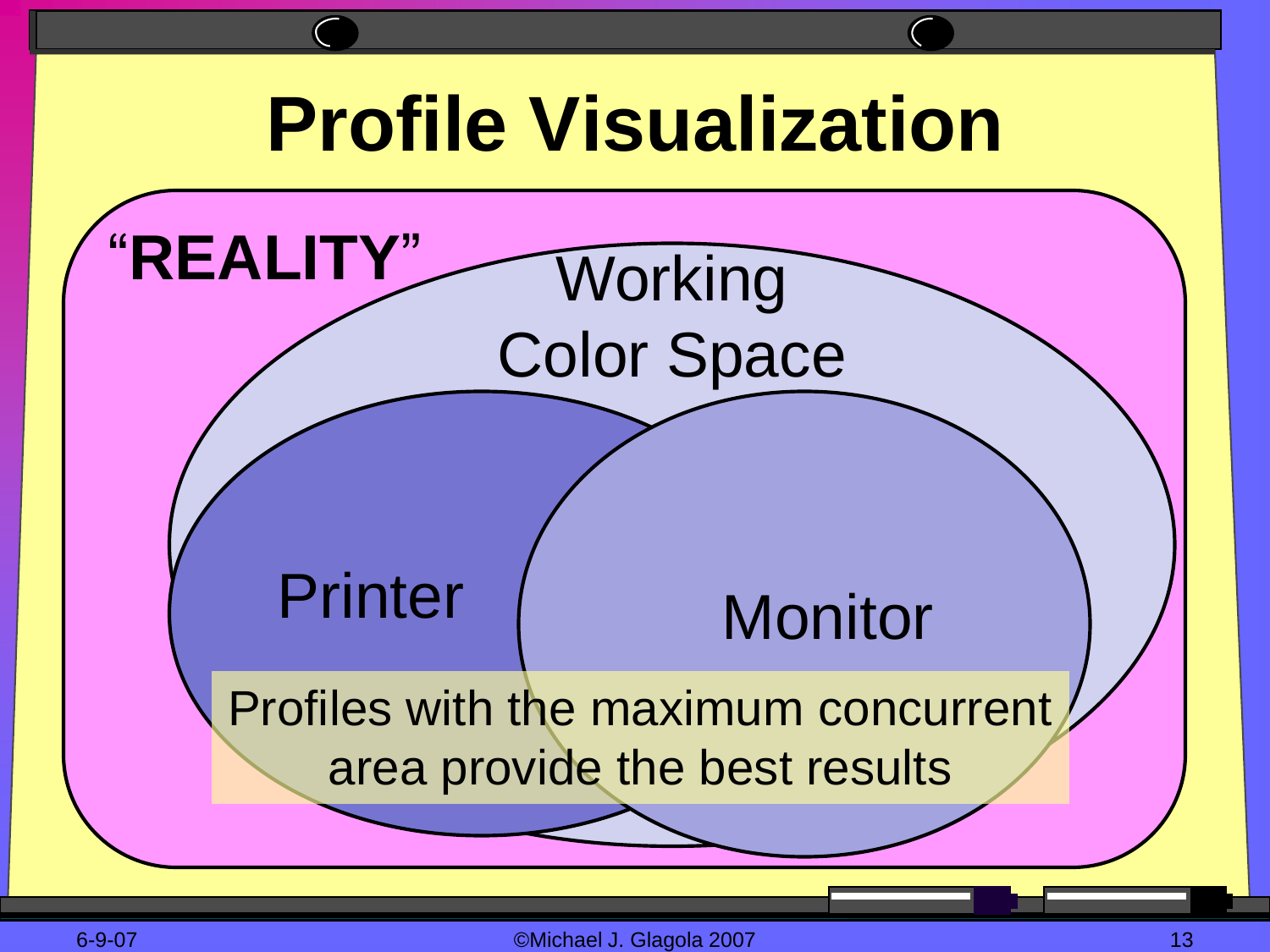# **Implementing Color Management to Obtain Consistent Color**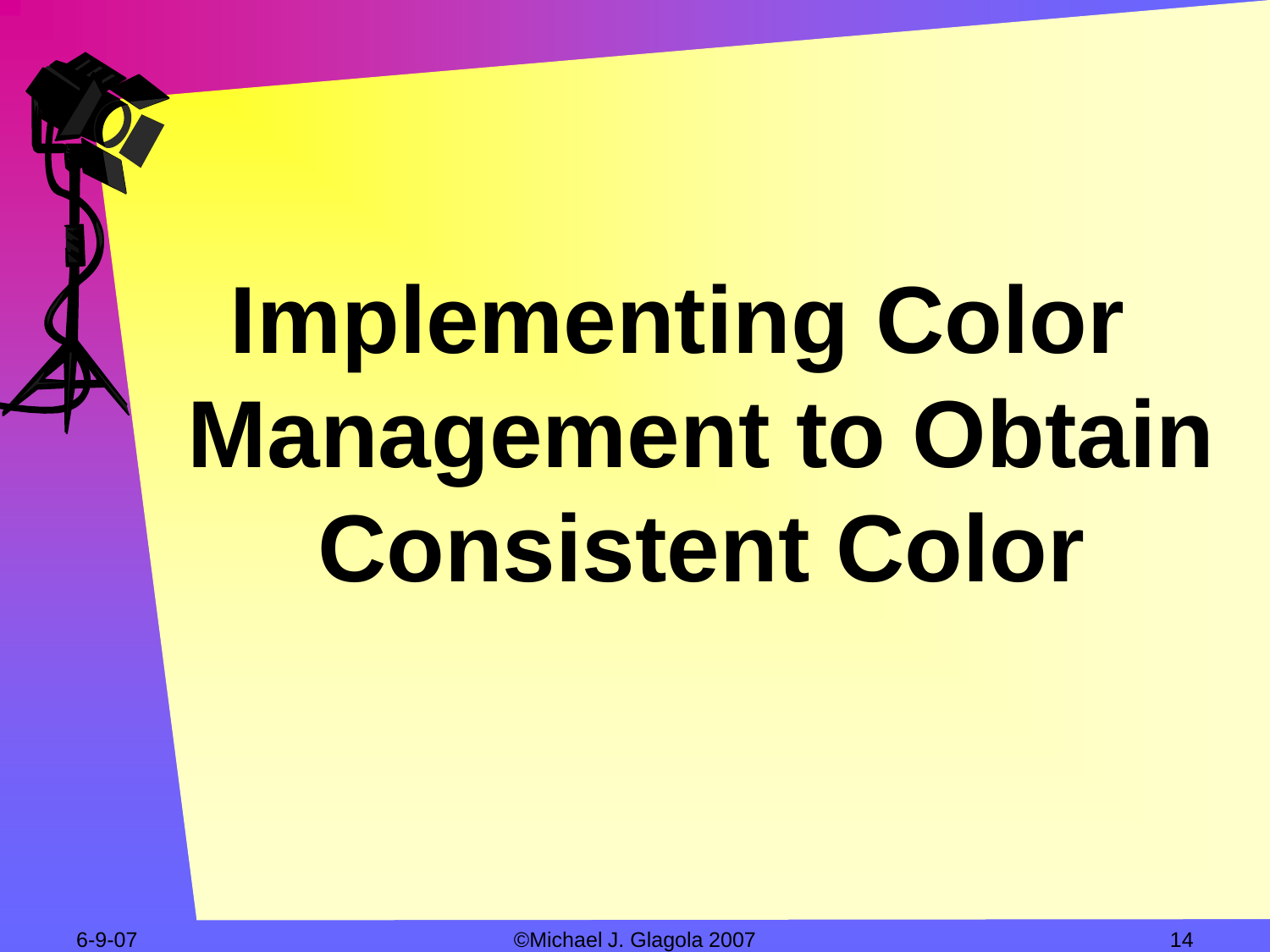# **Color Management**

- Establishes a methodology for:
	- a working color space for editing and storing images
	- handling images from input devices, such as scanners or digital cameras
	- handling image files that are untagged or have different color spaces
	- monitor profile and monitor rendering intent
	- printer profile and rendering intent.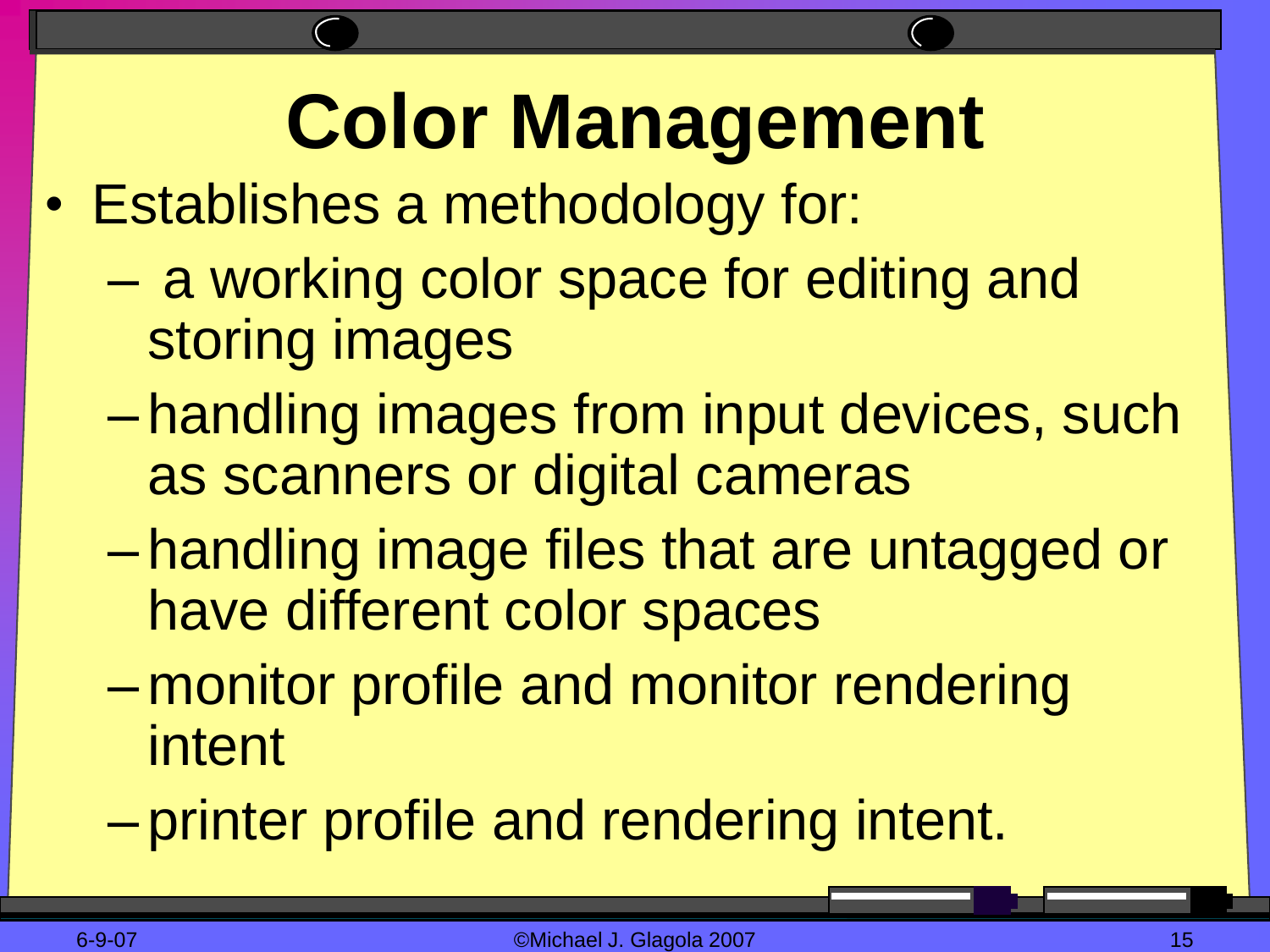# **Color-Managed Workflow**

- The specifics of implementing a color managed workflow is highly dependant upon the imaging software used
- Implementation details often vary between different releases of the same software
- Key to color management is selecting the "right" profiles for each of the digital technology components AND implementing the profiles properly!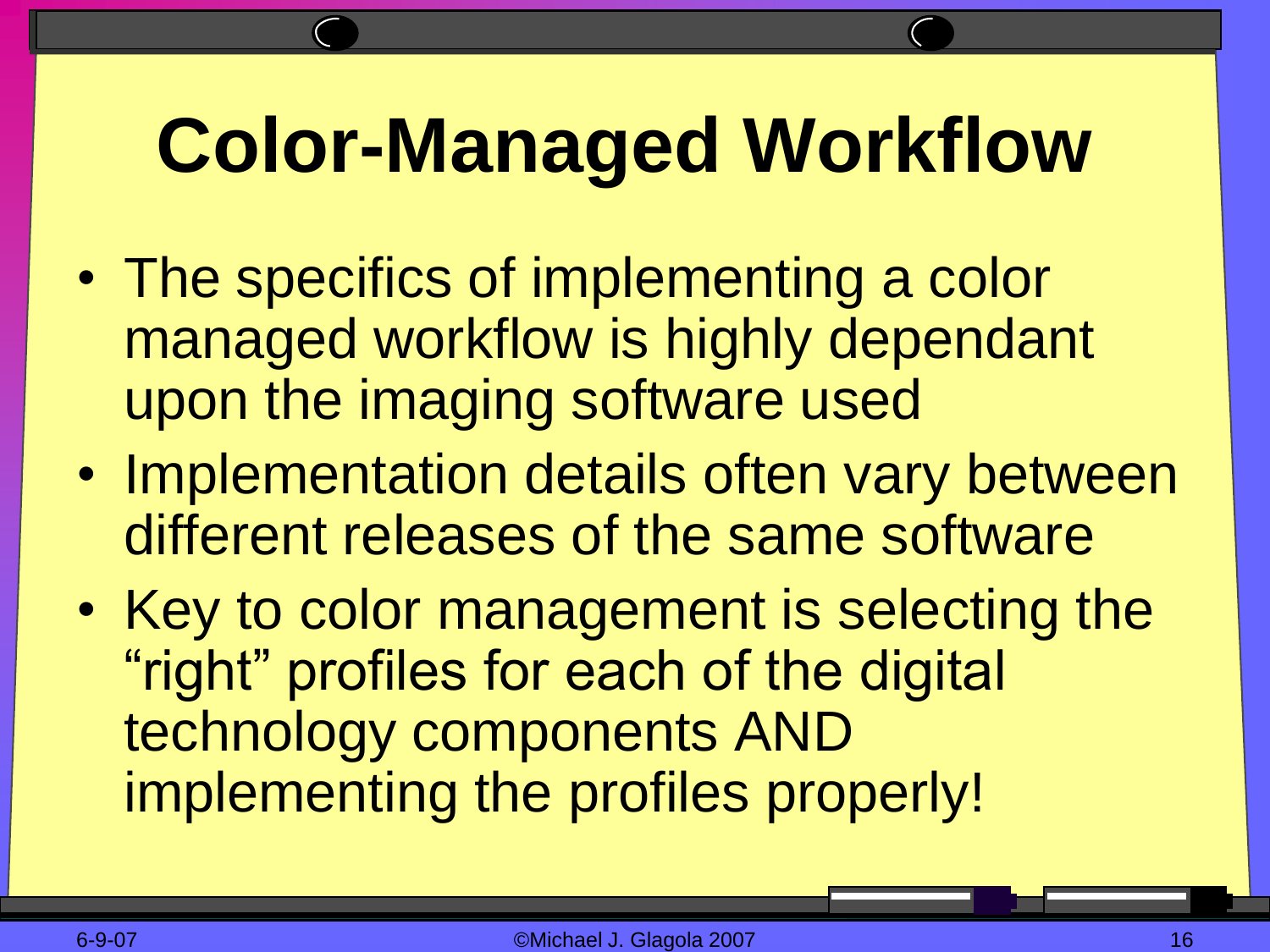# **Image Profile/Color Space**

- The "set-up" of the digital image acquisition device (camera, scanner, etc.) determines how the image is mapped into the color space
- "Set-Up" includes color profile/color space, bitdepth of the image (24 or 48 bit color) and image format
- Image appearance is also determined by all of the factors of digital exposure: resolution, exposure, brightness, contrast, color balance, saturation, etc.
- **Every image either has an embedded or an assumed profile/color space**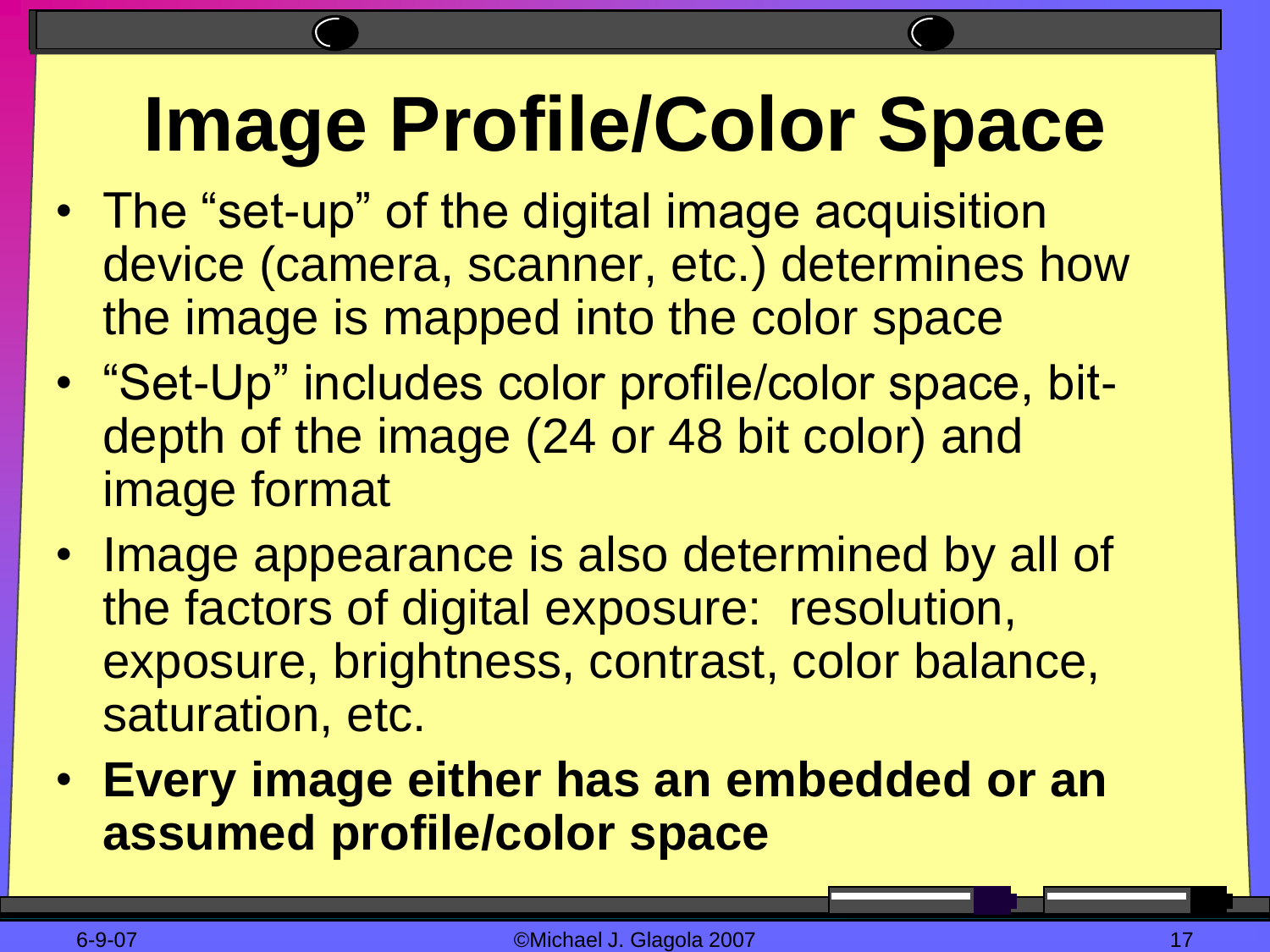# **Monitor Calibration**

- **Monitor Calibration is THE most important** component of Color Management – without a "viewing standard" all other results are suspect
- "Eye Ball Calibration" manually setting gamma, luminance, and color temperature
	- "Free"
	- Not Consistent
	- Only BARELY better than nothing!!!
- Hardware calibration device
	- Costs \$ but it makes little sense to buy expensive camera gear and then skimp on how the same images are viewed
	- Objective and reproducible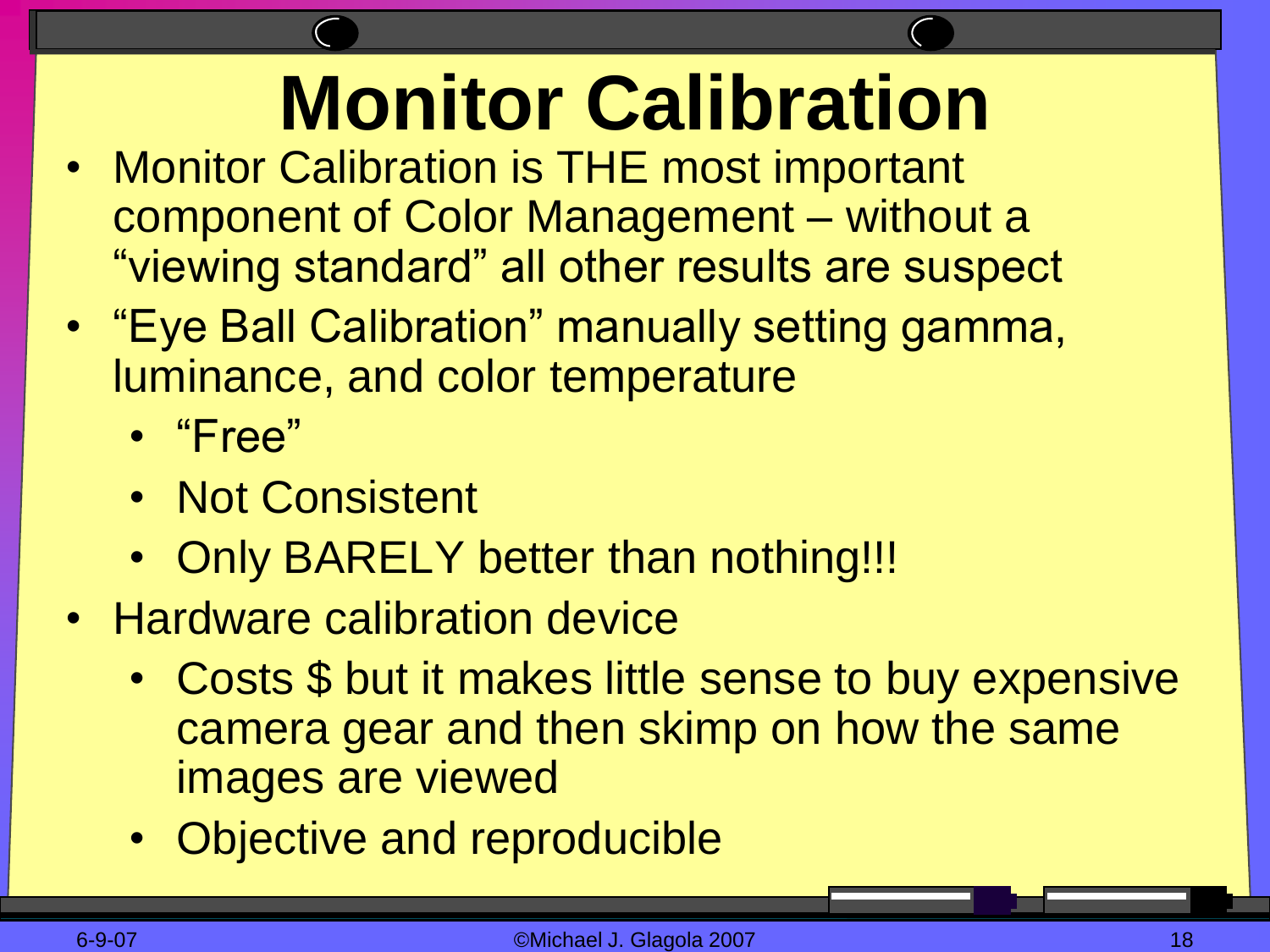# **Calibrating a Monitor**

- In order to get consistent viewing, one must establish a suitable and consistent viewing environment before doing ANY monitor calibration
- Manual Calibration: use the help in the software used or search the web under "setting Gamma on a monitor"
- Calibration Tool: \$100-300; two major sources
	- X-RITE
	- ColorVision
- The result is either manually set luminance, color temperature and Gamma, OR a custom profile developed for that specific monitor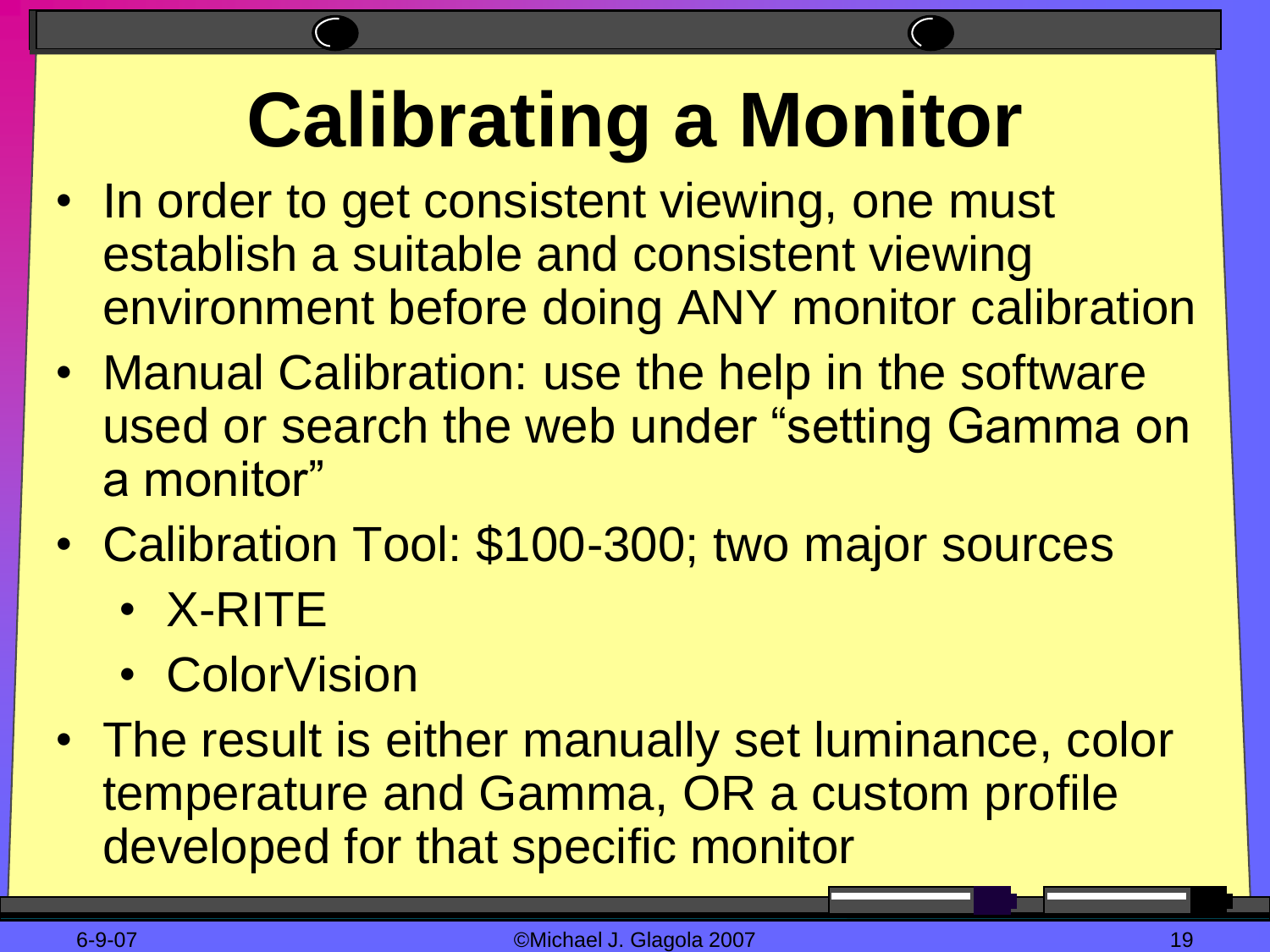#### **Printer Calibration**

- "Off the Shelf": select the manufacturer supplied profile that most closely matches the printer, ink, and paper combination used
- Custom: use on-line tools to obtain a "custom" printer profile for the specific printer, ink, and paper used (\$15-25 each)
- Printer Calibration Tool: hardware and software which can create configuration specific profiles on-site (very expensive)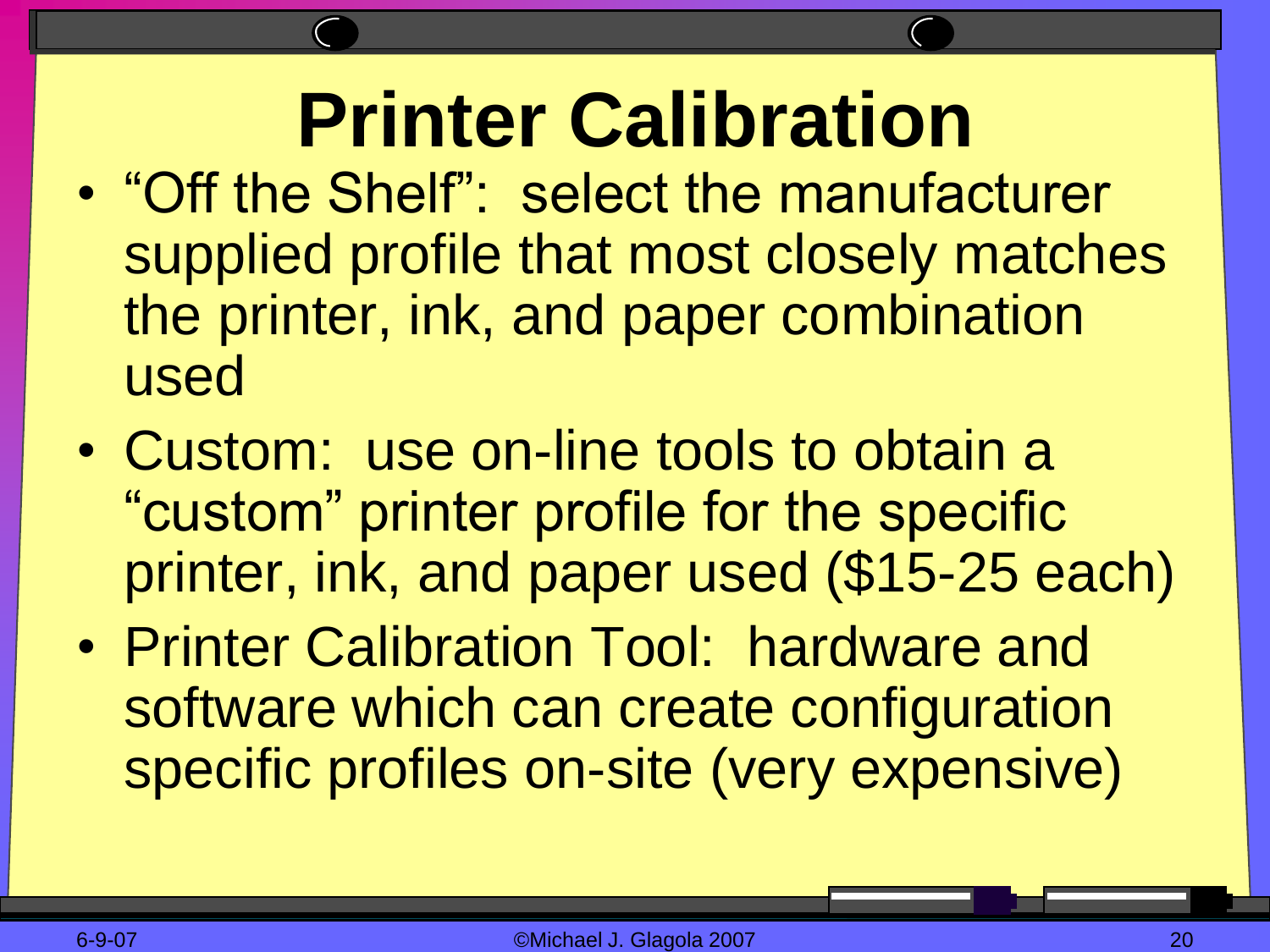#### **Printer Profile/Calibration**

- "Off the Shelf" printer profiles: historically poor but new high end printer profiles based on specific printer, ink, and paper combinations are quite good
- Custom: go on line, print test images and mail in. Great as long as that specific configuration is used
- Printer Calibration Tools: \$1000+; two major sources
	- X-RITE
	- ColorVision
- Regardless of the method used any "good" solution is a profile unique to a specific printer, ink, and paper configuration. Any significant change to that printer configuration normally requires a new printer profile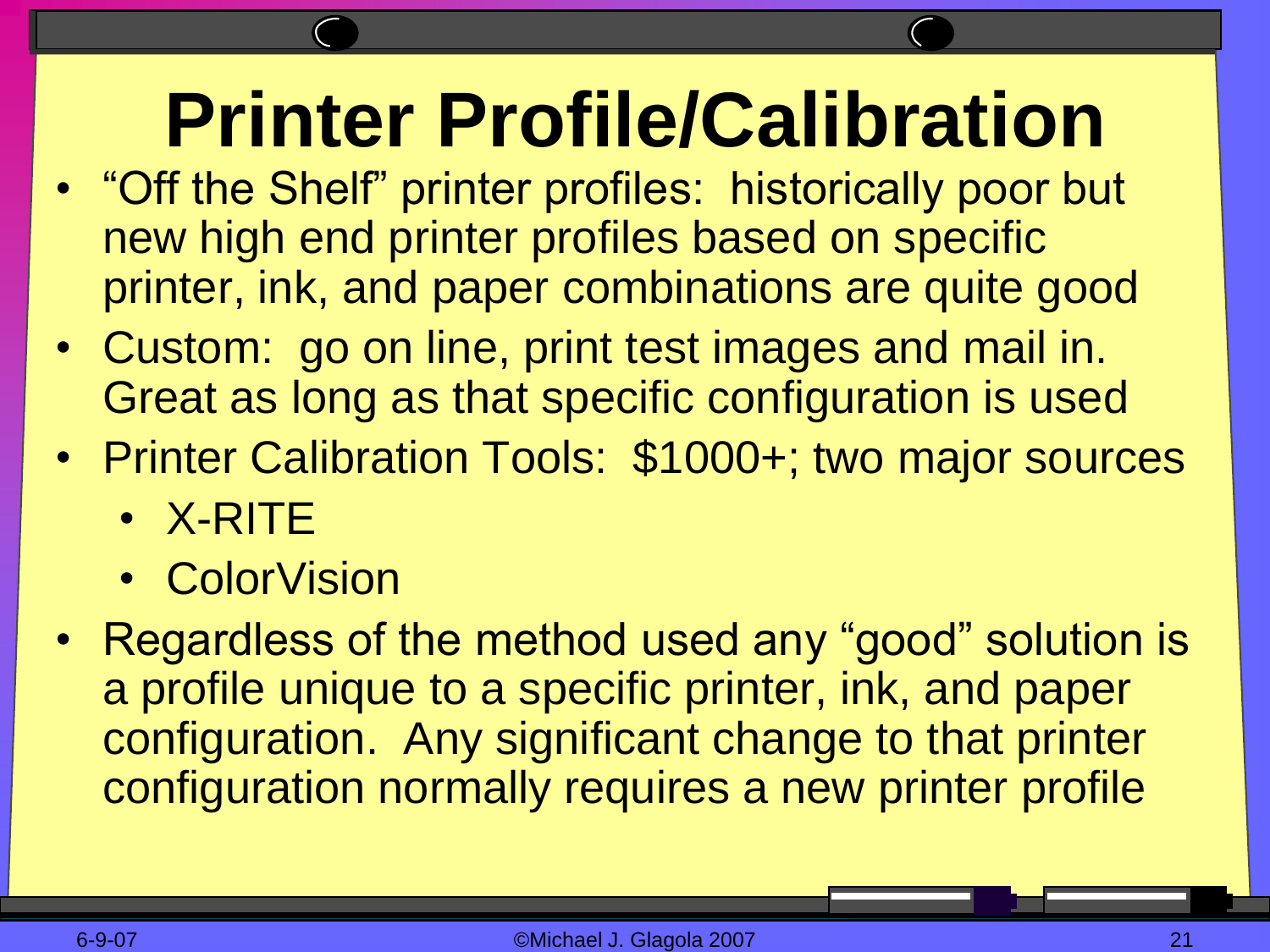# **Conceptually Implementing Profiles in a Color Management Workflow**

- Step 1: Select and set the Monitor's profile
- Step 2: Open color managed software
- Step 3: Select and set the workflow policy and working color space of the image
- Step 4: Select and set the printer's profile and be sure to disable the profile in the printer driver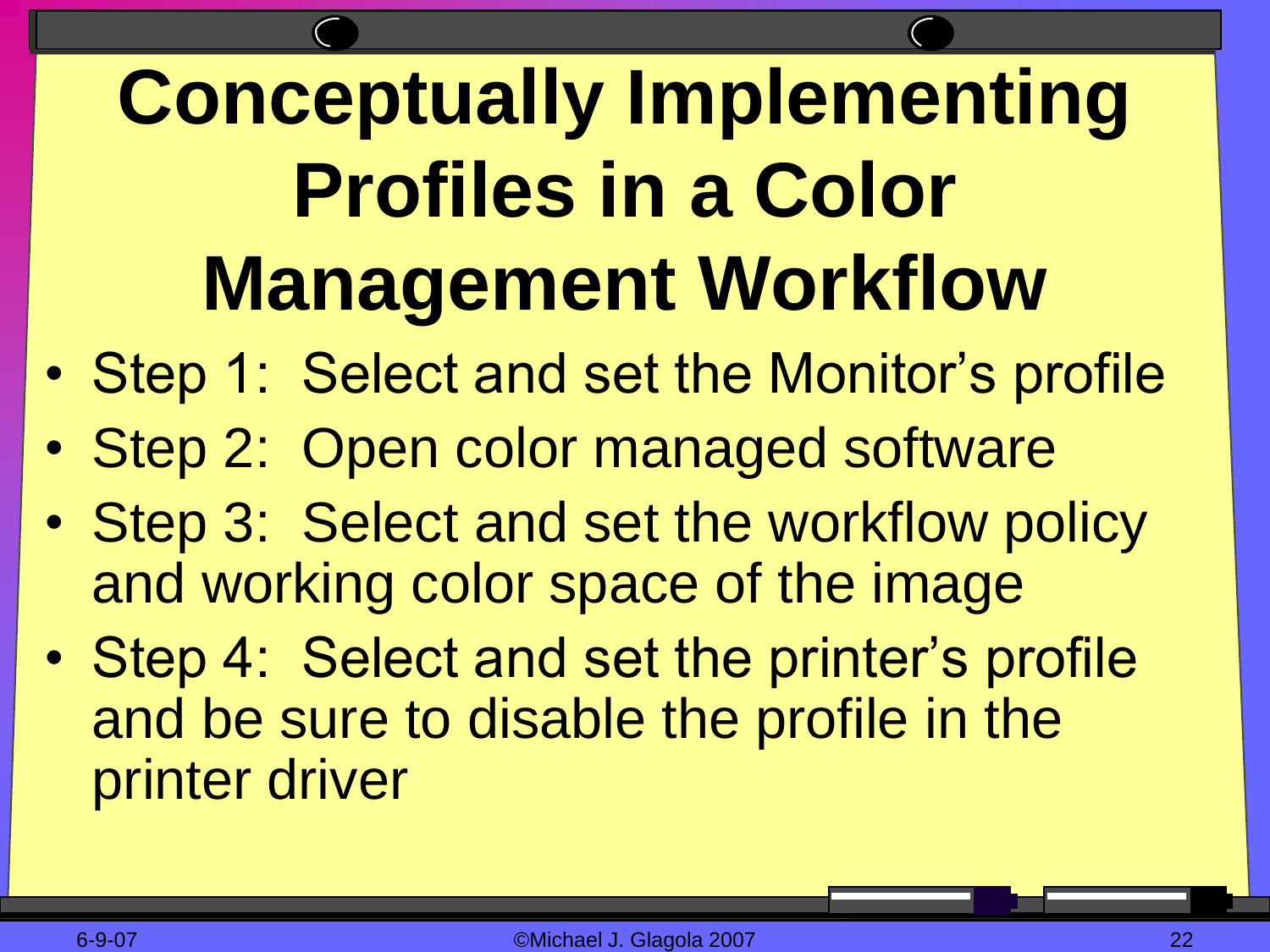# **Color Managed Workflow Tips**

- Establish a consistent viewing environment
- Make sure the right profiles are used:
	- Working Color Space (Adobe RGB, sRGB, etc.)
	- Monitor (manual/custom calibration)
	- Printer (device specific/custom/custom) – DO NOT USE ONE PROFILE EVERYWHERE!
- The "better" the device profile the better the results
- Establish a consistent method for working on images (a Color Managed Workflow)
- Attention to detail is critical
- Understand how much effort you are willing to expend for the results desired; it's a trade off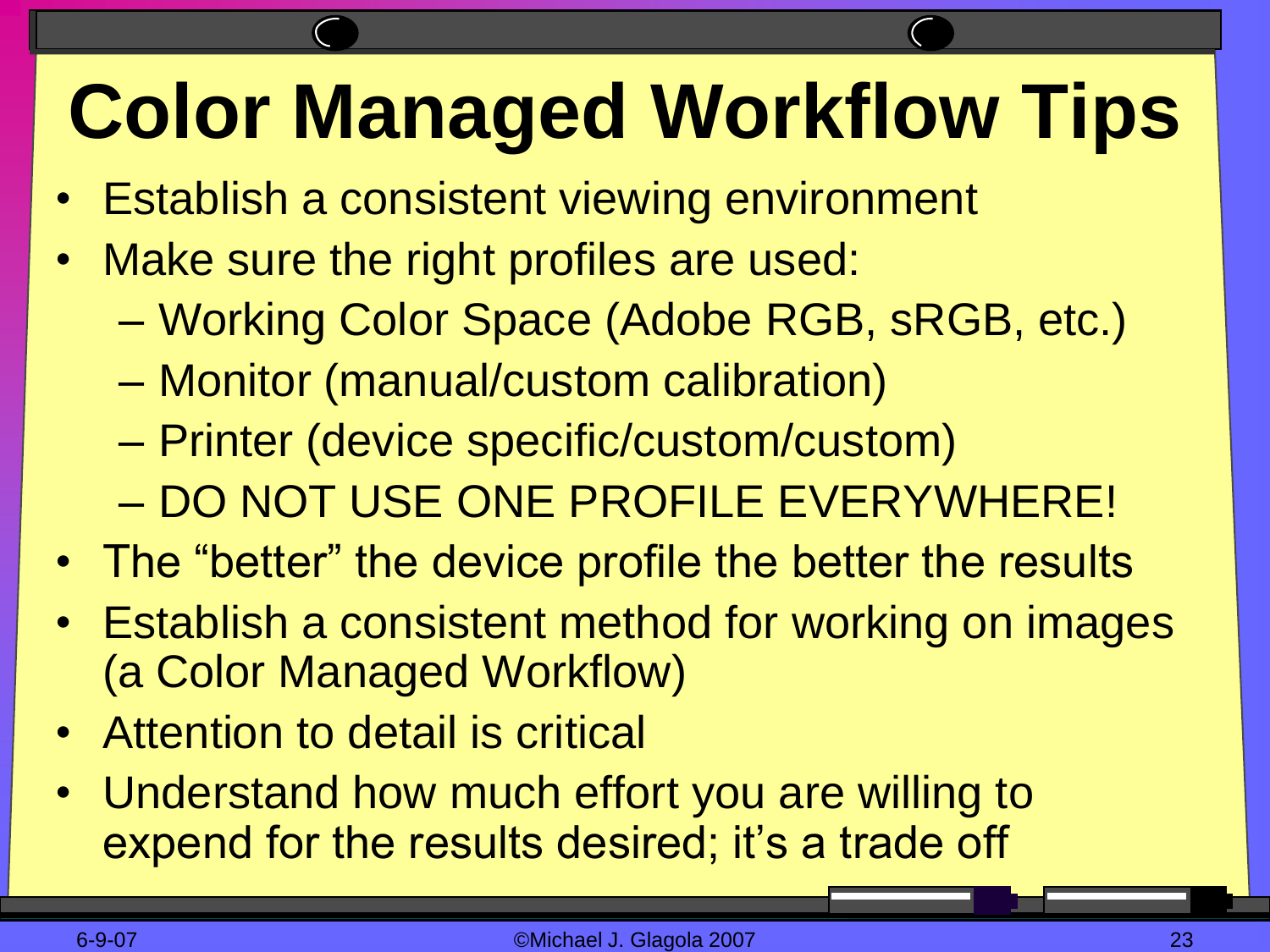## **Color Management References**

- For more data and specific details on understanding and implementing color management workflow use the help in the software used or surf the web
- Two good sites for Color Management:
	- http://www.drycreekphoto.com/Learn/color\_ma nagement.htm
	- http://www.normankoren.com/color\_managem ent.html
- Chromix and GamutVision provide good Color Space/Profile visualization software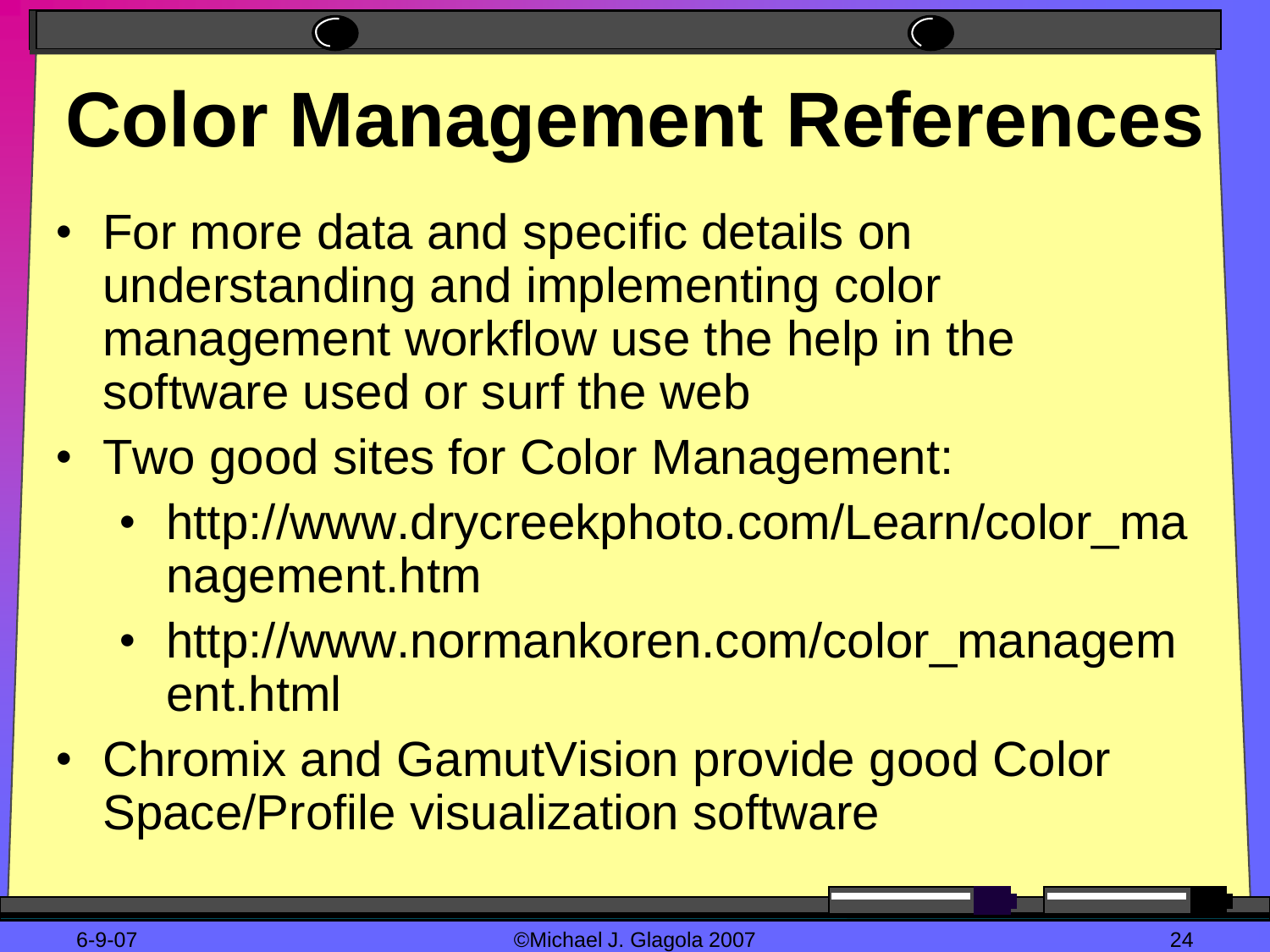# **Color Management Reality**

- Maintaining consistent color between different devices and color spaces **IS** possible but a lot of work
- A color managed workflow provides a practical solution to consistent color
- No matter how hard you try nothing can make two devices with different profiles display *exactly* the same colors; how close you get is dependant on how hard you are willing to work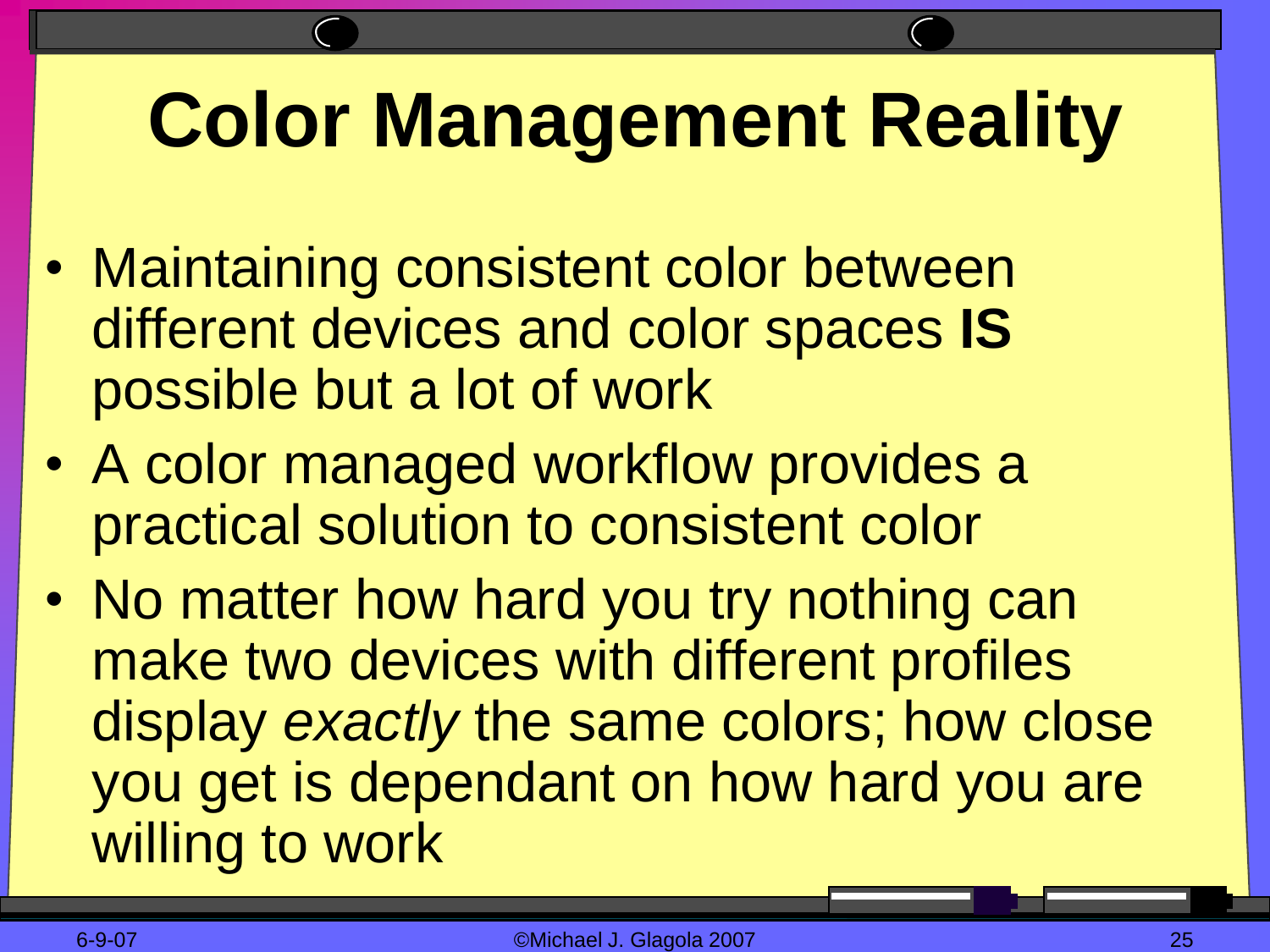#### **Summary**

- Color Management is the key to highquality, consistent results
- Profiles define how devices display color; getting the right profiles is essential if color management is to work properly
- All digital results are based on what is seen on a monitor; without a properly calibrated monitor it is impossible to have quality color results regardless of who prints the image or how it is displayed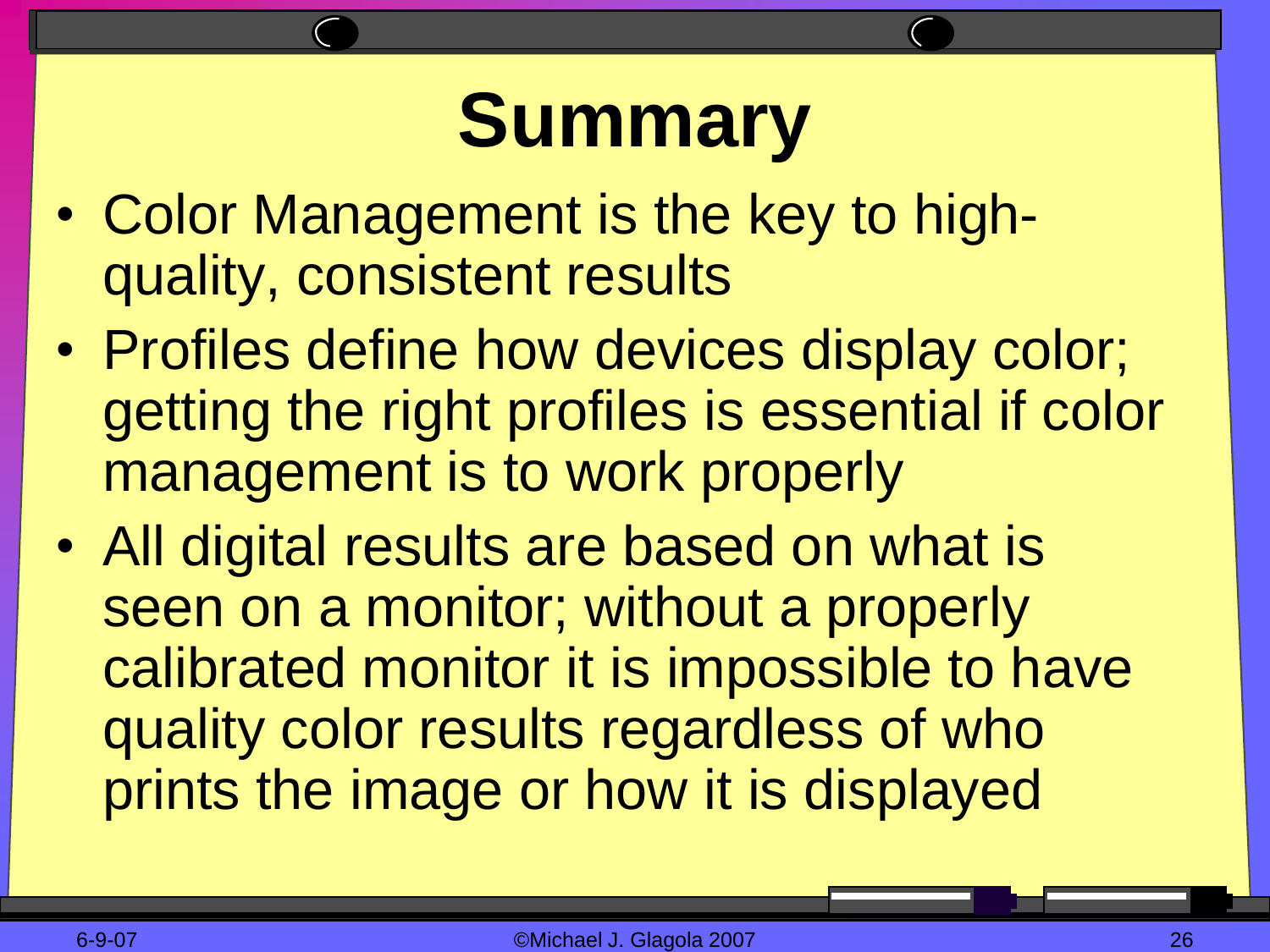# **Final Thoughts**

- Monitor Calibration tools are worth the \$
- Printer Calibration Tools are currently not worth the \$; either use custom services or use those that come with the printer (the newer the printer the better the profiles)
- Implementing color management concepts is simple: Calibrate the Monitor, Set the Working Color Space and Workflow, Set the Printer Profile and disable the profile in the printer driver
- The actual implementation of color management is dependant upon the software used; frequent knowledgeable use and attention to the detail makes color management easier
- Understand what are the results you want and do the cost-benefit analysis to determine how much effort is needed to get those desired results. Is it worth it?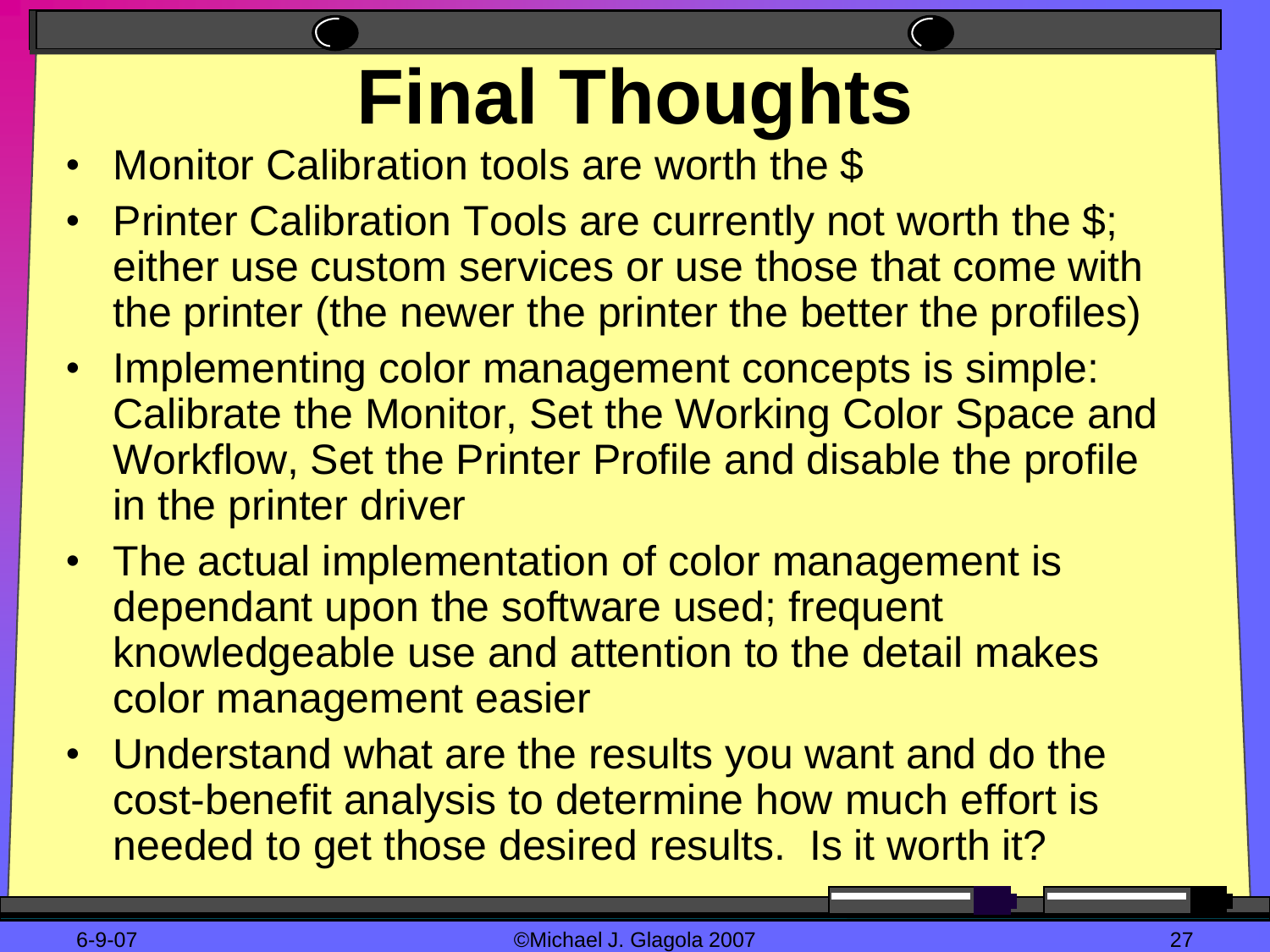# **Questions, Comments, or Suggestions?**

**Contact Information: Michael J. Glagola [mglagola@cox.net](mailto:mglagola@cox.net) 703-830-6860**